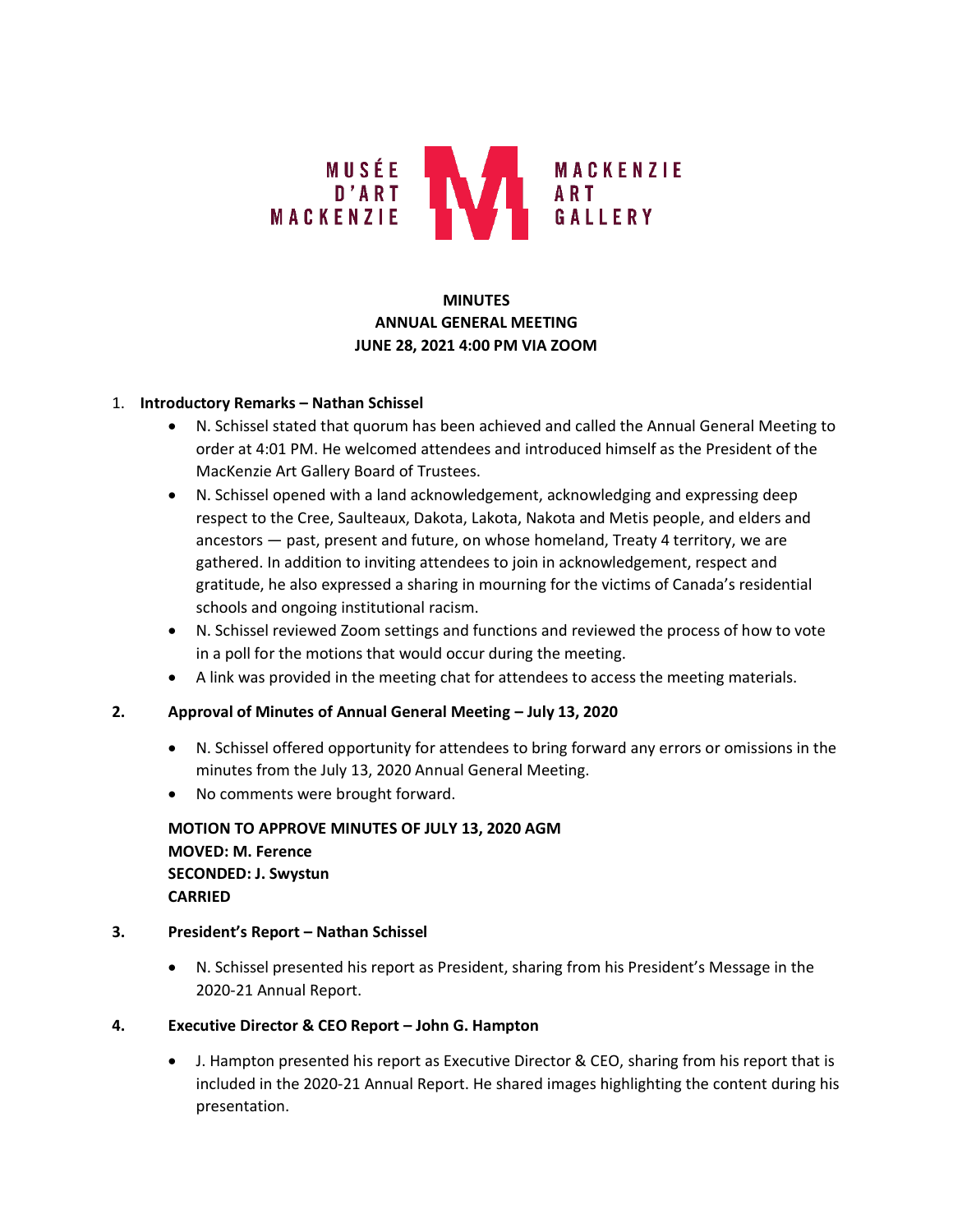### **5. Review of Audited Financial Statements – Jeremy Swystun**

- J. Swystun provided a brief overview of the 2020-21 Audited Financial Statements which were included in the meeting materials.
- He noted the Gallery was impacted by Covid-19 in the 2020-21 fiscal year and management worked hard to ensure financial sustainability.
- J. Swystun explained that due to the multi-year nature of operating grants, this revenue remained fairly consistent year over year. Programming grants also were fairly consistent. Decline in fundraising revenue is due to the cancelation of fundraising events and that there was no draw from SSCF this year.
- He stated there were minor declines in expenditures due to reduced operational capacity but the government support programs helped to limit impact on staff.
- J. Swystun reported the Gallery is entering the next fiscal year in a strong financial position. He invited meeting attendees to share questions.
- No comments or questions were brought forward.

## **6. Review of Auditor's Report - Shadab Tahir**

- S. Tahir presented the Auditor's Report for the 2020-21 fiscal year, confirming Deloitte audited the Gallery's financial statements (statements of revenues and expenses, changes in net assets and cash flows, notes to financial statements and summary of accounting policies).
- She stated the financial statements for the Gallery at March 31, 2021 present fairly, in all material respects.
- A clean audit opinion was issued.

## **7. Appointment of Auditors – Jeremy Swystun**

• J. Swystun stated that the Audit and Finance committee has recommended to the board that Deloitte be appointed as Auditor for 2021-22 fiscal year. The board has agreed to present this recommendation for ratification by the members.

# **MOTION TO APPOINT DELOITTE AS THE AUDITORS FOR 2021-22 FISCAL YEAR MOVED: M. Ference SECONDED: J. Swystun CARRIED**

## **8. Election of Trustees – Mary Ference**

- M. Ference brought forward the proposed slate of Trustees for 2021-22 and the names were listed on a slide on the screen as follows:
	- o Two new board members for election: Kirk Banadyga and Sherry Farrell-Racette.
	- o The following current board members for re-election:
		- Courtenay Phillips, Munir Haque and Riley Munro (for their 2<sup>nd</sup> terms)
		- Mary Ference, Doug Johnson, Cindy Ogilvie and Ashlee Langlois (for their 3<sup>rd</sup> terms)